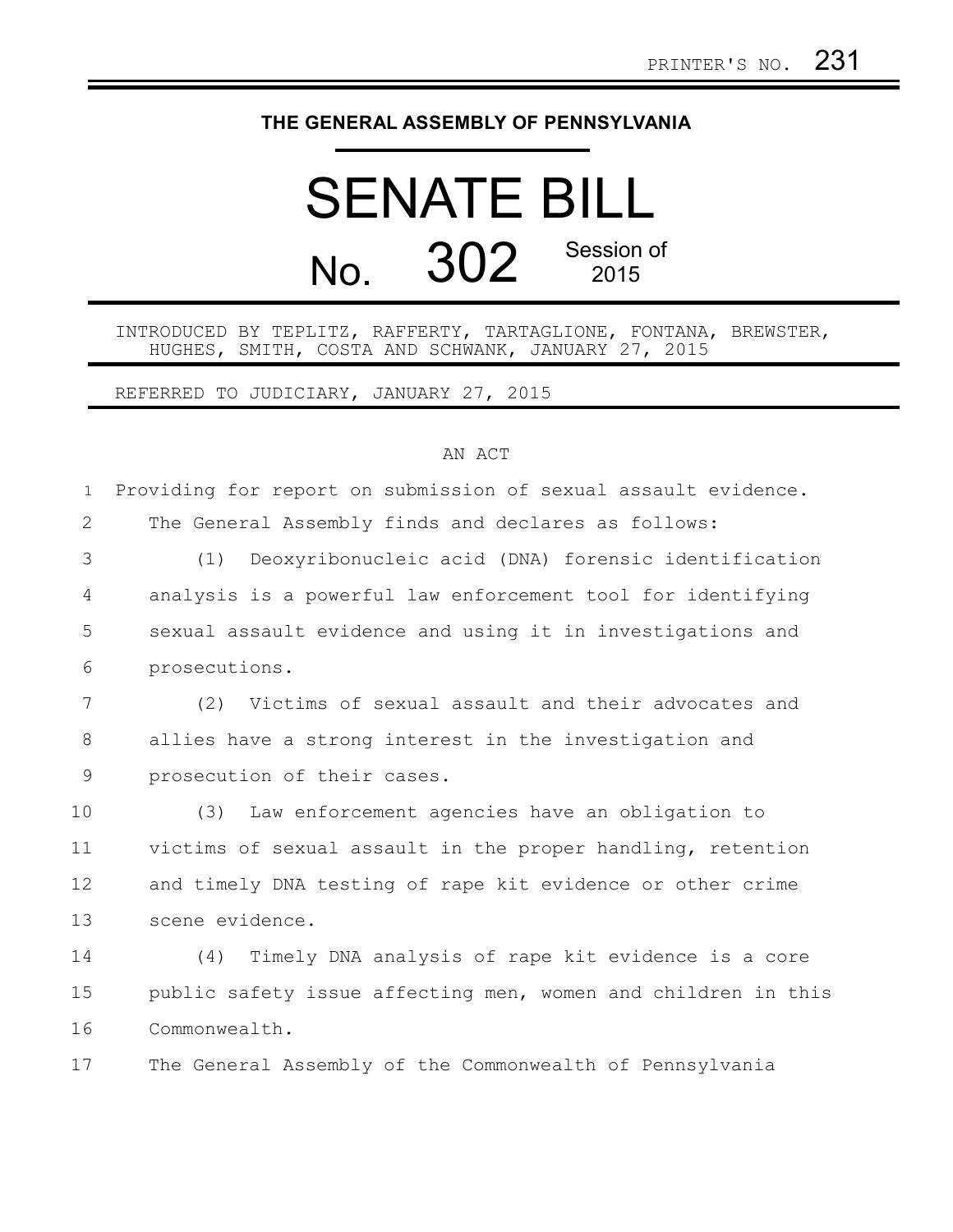hereby enacts as follows: 1

Section 1. Short title. 2

This act shall be known and may be cited as the Sexual Assault Forensic Evidence (SAFE) Act. 3 4

Section 2. Definitions. 5

The following words and phrases when used in this act shall have the meanings given to them in this section unless the context clearly indicates otherwise: 6 7 8

"Law enforcement agencies." State, county or municipal law enforcement agencies involved in the investigation of sexual assault cases in this Commonwealth. 9 10 11

"Sexual assault evidence." Evidence collected in connection with a sexual assault investigation, including evidence collected during a forensic sexual assault examination. Section 3. Report on submission of sexual assault cases. 12 13 14 15

(a) Duties of law enforcement agencies.--Within 30 days of the effective date of this act, each law enforcement agency shall provide written notice to the Pennsylvania State Police of the number of sexual assault cases in the custody of the agency that have not been previously submitted to a laboratory for analysis. The written notice shall be in a form and manner prescribed by the Commissioner of Pennsylvania State Police. 16 17 18 19 20 21 22

(b) Report to General Assembly.--Within 90 days of the effective date of this act, the Commissioner of Pennsylvania State Police shall submit a report to the Governor, the President pro tempore of the Senate, the Majority Leader of the Senate, the Minority Leader of the Senate, the Speaker of the House of Representatives, the Majority Leader of the House of Representatives, the Minority Leader of the House of Representatives, the chairman and minority chairman of the 23 24 25 26 27 28 29 30

20150SB0302PN0231 - 2 -